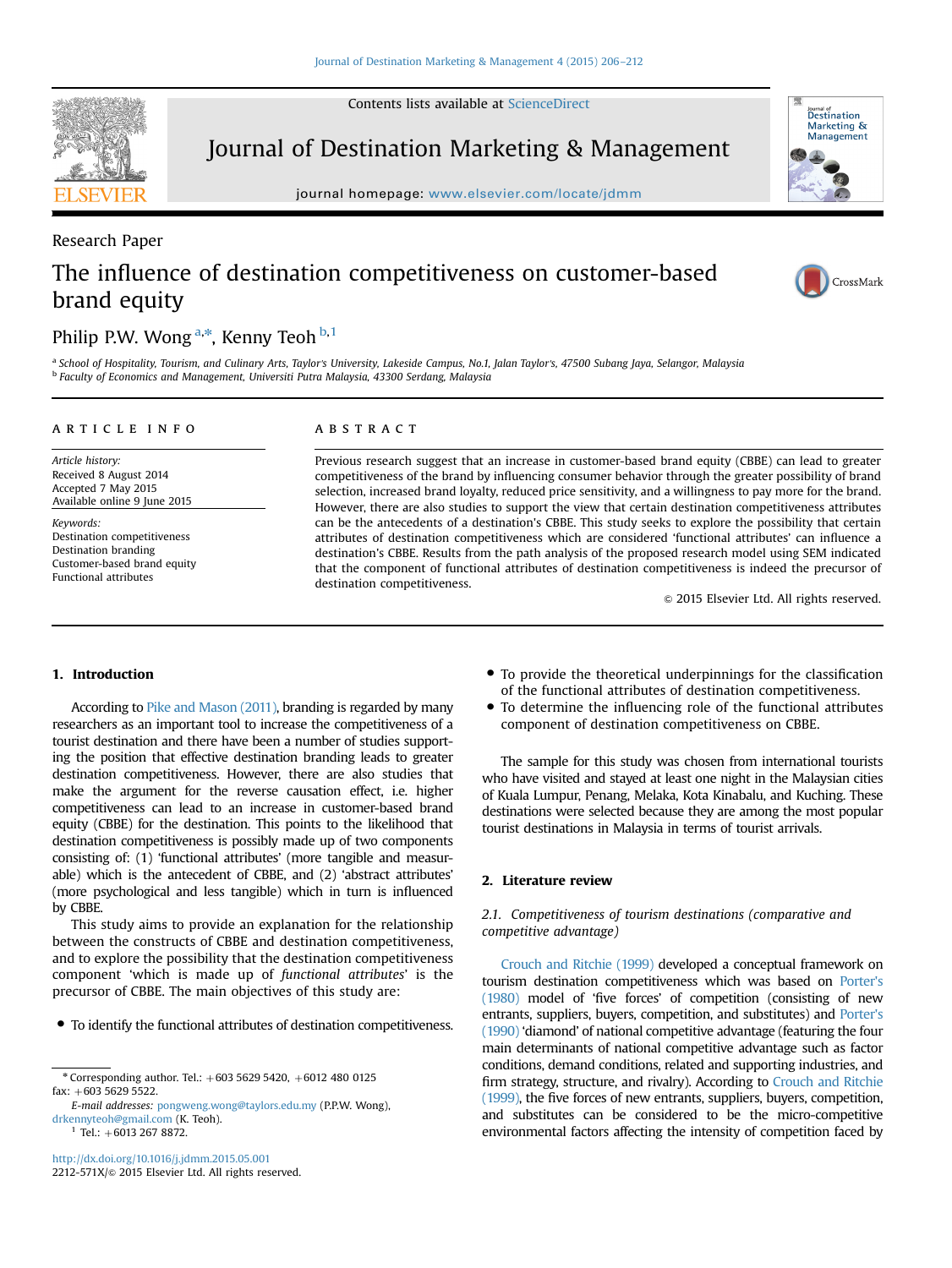the company in the industry. The determinant factors of firm strategy, factor, demand, and supporting industries listed in the diamond of national advantage, meanwhile, can be used to determine a nation's competitiveness as a tourism destination. However, the same determinant factors listed in the diamond of national competitive advantage can also be used to compare the competitiveness of a destination at the regional, state, or city levels.

Enright and Newton (2004) expanded on the conceptualization of destination competitiveness of Crouch and Ritchie (1999) by introducing a wide range of business-related factors within the components of supporting factors and resources, destination management and qualifying and amplifying determinants; and a number of tourismspecific factors (tourism attractors) within the component of core resources and attractors. Using Hong Kong as the selected destination for their study, Enright and Newton (2004) evaluated the relative importance and relative competitiveness of both the tourism attractors and business factors of the destination. As a follow-up to the initial study in Hong Kong, Enright and Newton (2008) conducted another study on two other Asia-Pacific destinations, Singapore and Bangkok, to determine if competitiveness attributes have the same relative importance in different locations, and whether the findings from one destination can be replicated in other places. The results of this follow-up study indicated that all the attractors listed in the survey were regarded to possess a certain level of importance, thereby giving stronger support to Crouch and Ritchie's (1999) model of destination competitiveness.

#### 2.2. Destination branding

Destination branding is defined as the set of marketing activities that: (1) support the creation of a name, logo, word, mark or other graphics that readily identifies and differentiates a destination, (2) consistently convey the expectation of a memorable travel experience that is uniquely associated with the destination, (3) serve to consolidate and reinforce the emotional connection between the visitor and the destination, and (4) reduce the consumer search costs and perceived risk (Blain, Levy, & Ritchie, 2005). The challenges in branding a tourism destination are mainly due to the 'complexity of the decision making process' of tourists because the tourist destination product is often considered to be intangible and risky (Cai, 2002 p. 721). A service product such as a tour package is considered intangible and risky because, unlike tangible goods, the customer is not able to sample the product before he purchased it and his purchase decision is mainly dependent on the image he possessed of the destination.

According to Blain et al. (2005), the brand promise of a destination is extremely important to potential tourists as it provides an assurance of a pleasant and memorable visitor experience in their upcoming vacation. Furthermore, a destination with a high level of positive brand awareness will indicate to visitors that their expectations for their vacation experience will be met while, at the same time, their perceived monetary, social, and safety risks in traveling to the destination will be reduced (Berry, 2000).

#### 2.3. Customer-based brand equity for destinations

A model for the creation of brand equity for a destination was conceptualized by Konecnik and Gartner (2007). This supports Cai's (2002) argument that destination image is the focal point in destination branding. Gartner (1994) argued that there are three components of a destination's image, which are known as the cognitive, affective, and conative components. The cognitive image is related to the awareness level of a destination: what a person knows of the place. The affective image refers to the image that triggers certain emotions felt by a person about the destination. The conative image is the component that makes a person act on the knowledge and feelings

they have about the destination, such as to make the a decision to visit the place.

Pike (2007) adapted the work of Aaker (1991, 1996), and Keller (1993, 2003), to conceptualize consumer-based brand equity for destinations as a series of effects such as brand salience, brand associations, brand resonance and brand loyalty. Pike (2007), Pike and Mason (2011), and Bianchi, Pike, and Lings (2014) concluded that their findings support Keller's (1993) arguments that the CBBE hierarchy can be used to evaluate past performance as well as to predict the probability of future successful outcomes. As branding supports marketing communications, Keller (1993) believes that communications strategies should stress on creating positive brand salience and brand associations. A number of studies argued that in order to increase brand resonance, it is important to link the destination's attributes to the needs of the traveler, while a destination's ability to deliver the brand promise will lead to greater brand loyalty (Pike, 2007; Gartner & Ruzzier, 2011; Nam, Ekinci, & Whyatt, 2011; Usakli & Baloglu, 2011; Lim & Weaver, 2014).

#### 2.4. Destination brand vs. destination image

A review of literature on destination marketing showed that there is some disagreement on whether destination brand and destination image are similar or different to each other. Some researchers feel that destination branding is closely related to destination image (Pritchard & Morgan, 1998, 2001; Lim & Weaver, 2014), while others argue that image is not the same as branding even though a destination brand is developed through its image (Cai, 2002; Jensen & Korneliussen, 2002; Govers, 2003). It is generally agreed, however, that image and brand are concepts that are inter-related, and image is a vital component in the development of destination brands.

Echtner and Ritchie (1993) discovered that destination image can be measured using attributes along the 'functional/psychological' characteristics continuum. Examination of the summary of the destination image attributes compiled by Echtner and Ritchie (2003), as presented in Table 1, revealed that a number of the functional image attributes such as tourist sites/activities, national parks/wilderness activities, beaches, scenery/natural attractions and nightlife are also used by Enright and Newton (2008) in their study to quantitatively measure destination competitiveness under the attribute of core resources and attractors.

As destination image is influenced by those attributes which are also used to measure destination competitiveness, and since destination image can be considered to be a pre-existing concept from which a destination brand is derived (Pike, 2009), it can be argued that destination brand equity can be the antecedent as well as the result of destination competitiveness. Therefore, it is logical to assume that the destination competitiveness component of 'functional' attributes (which are more tangible and measurable) such as tourist sites, national parks, and beaches can be a precursor to customer-based brand equity.

#### 3. Development of hypotheses and research framework

Based on the literature review, a number of hypotheses and a research framework (see Fig. 1) were developed.

As destination image is influenced by those functional attributes that are also used to measure destination competitiveness, and since destination image can be considered to be a pre-existing concept from which a destination brand is derived (Pike, 2009), we postulate that functional attributes precede a destination's CBBE. Thus